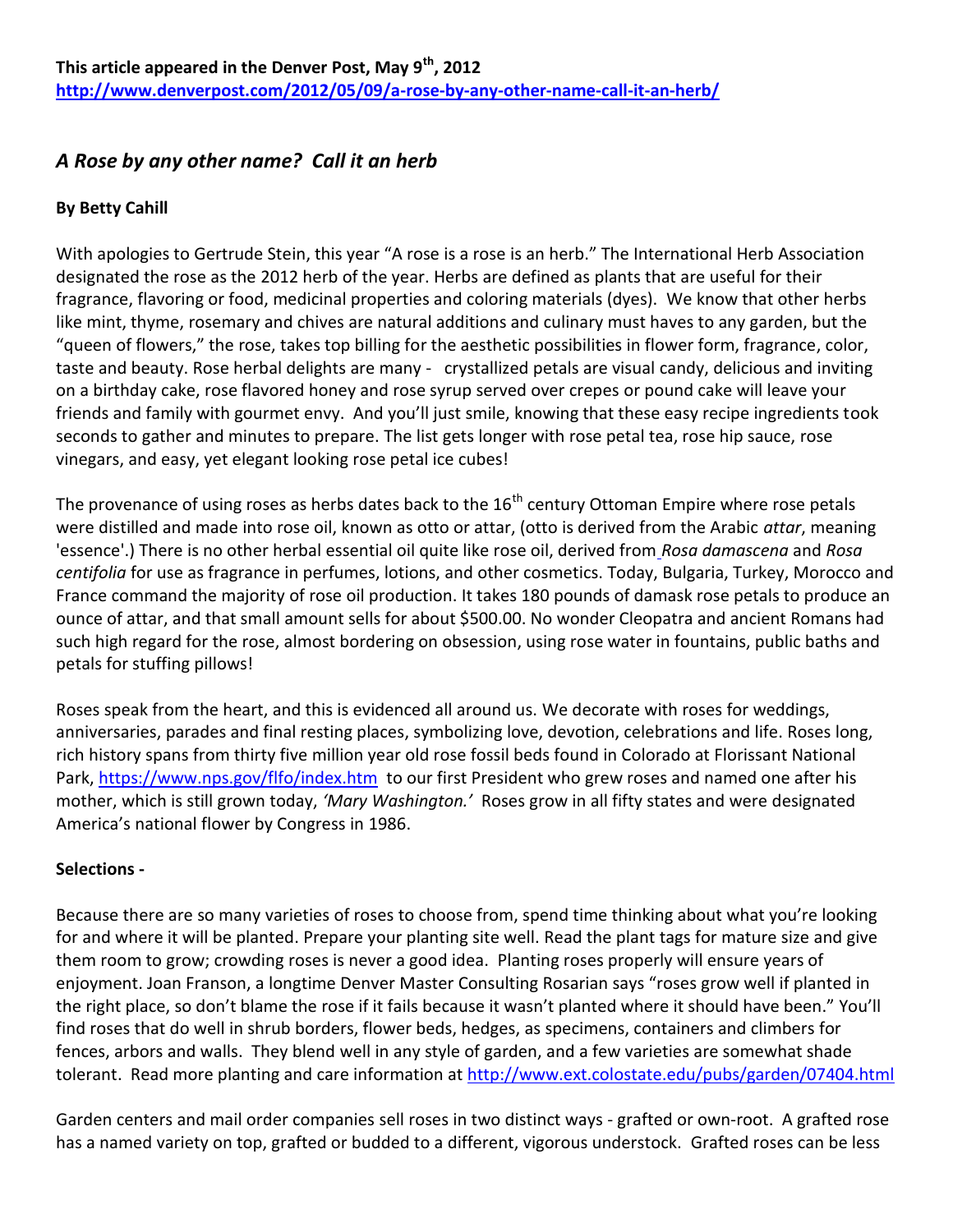hardy and require special planting care and winter protection. The graft, or knob (very noticeable on the plant), must be planted 3-4 inches below the soil for winter protection. And it's a good idea to mulch grafted roses with chopped leaves or extra soil in late fall. More and more retailers are selling own-root roses, which have their own named varietal rose as their roots. Own-root roses tend to be hardier, and need less (if any) special winter protection.

There are three main groups of roses - Species, Old Garden Roses, and Modern Roses. Knowing the differences will simplify your shopping experience. Species roses, also called "wild roses," usually have a single row of 4 to 8 petals, ranging in plant size from two to twenty feet. These tough, hardy, drought tolerant roses are mostly spring bloomers and at the end of the season form colorful seed pods, called hips. Colorado has four native species roses - *Rosa acicularis, Rosa arkansana, Rosa stellata* and *Rosa woodsii*. According to Joan Franson, '*Rosa foetida bicolor*,' also known as *'Austrian Copper,'* has ties to The University of Denver. A horticulturist from the school back in the 1930s propagated and sold Austrian Copper as the *"DU Rose"* because the rose matched the school colors and proceeds from the rose went to the school's football program.

Old Garden Roses, also called antique, heirloom, or "Grandma's roses" remain popular today for their easy care, wonderful fragrance, beautiful blooms and stunning display of fall rose hips. OGRs range in size from giant climbers to sprawling ground covers or shrubs that make excellent container plants. Consider '*Rose de Rescht'*, a bushy, 3-foot upright, densely leaved shrub known for her powerful fragrance. She blooms a gorgeous deep fuchsia pink in flushes (intermittently) through the summer and you'll notice that the blooms are very close to the foliage, almost peony-like. '*Madame Hardy'* has beautiful white cupped fragrant blooms, with a cute, button-eye green center. She's a spring blooming, medium sized shrub, 4' x 5', very disease resistant, and hardy to zone 4. Don't fret over once blooming roses, many shrubs like lilac and forsythia bloom only once and we still enjoy them all season long.

For a closer look at Old Garden Roses, check out the collection at Fairmount Cemetery, which were brought to the Denver area by early settlers (canes were poked into potatoes for safe keeping and moisture on their trek out west). It was customary to plant roses and other long blooming perennials on gravesites. Take a tour of the roses at Fairmount Cemetery, for more information – <http://fairmount-cemetery.com/project/rose-garden/>

Modern Roses, progenies to Species and Old Garden Roses, include shrub, hybrid tea, miniature, floribunda, and climbers. This group also includes the popular English David Austin roses, very winter and higher elevation hardy Buck and Canadian shrub roses. Many are trouble-free, cold hardy, repeat bloomers and produce lovely, fragrant blooms. Try any of the following ones for our area, you won't be disappointed –

### **Modern Roses-**

*'Carefree Beauty'* 6' x 5' hardy (zone 4) Buck shrub rose. Large, double pink, aging to light pink, fragrant blooms. Repeats from spring to frost, very disease resistant. Orange/red fall hips.

*'Golden Wings'* 5' x 5' hardy (zone 4), heat and somewhat shade tolerant shrub rose. Light yellow with orange red centers, single form petals, mild fragrance. Blooms from spring to frost on a light green foliage, carefree shrub.

*'Iceberg'* 4' x 4' (zone 5, winter protection), heat tolerant floribunda rose. Pure white double, fragrant blooms. Upright, glossy green foliage. Vigorous and very disease resistant and blooms from spring to frost.